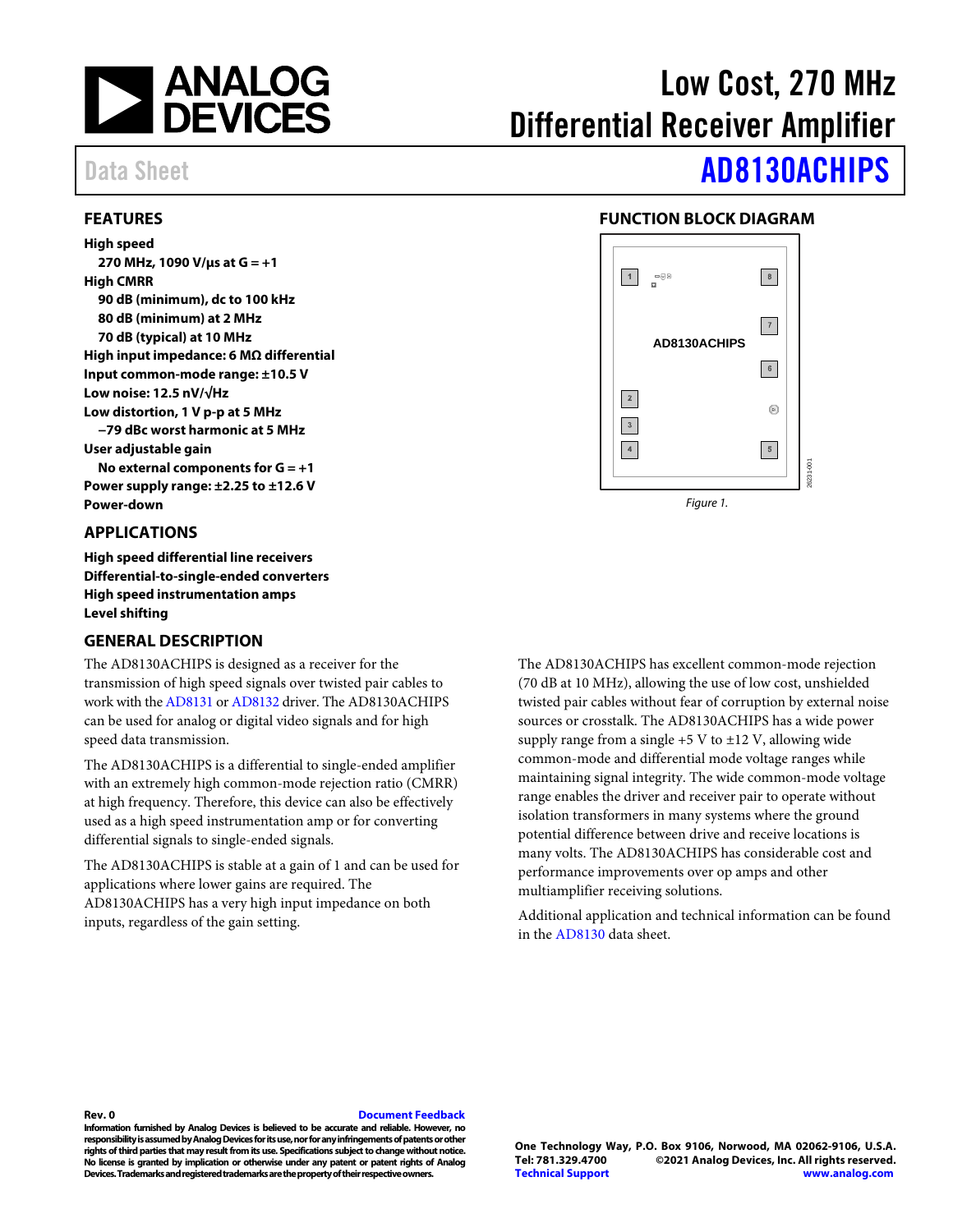## TABLE OF CONTENTS

| Pin Configuration and Function Description 10      |  |
|----------------------------------------------------|--|
|                                                    |  |
| Die Specifications and Assembly Recommendations 11 |  |
|                                                    |  |
|                                                    |  |

### <span id="page-1-0"></span>**REVISION HISTORY**

**6/2021—Revision 0: Initial Version**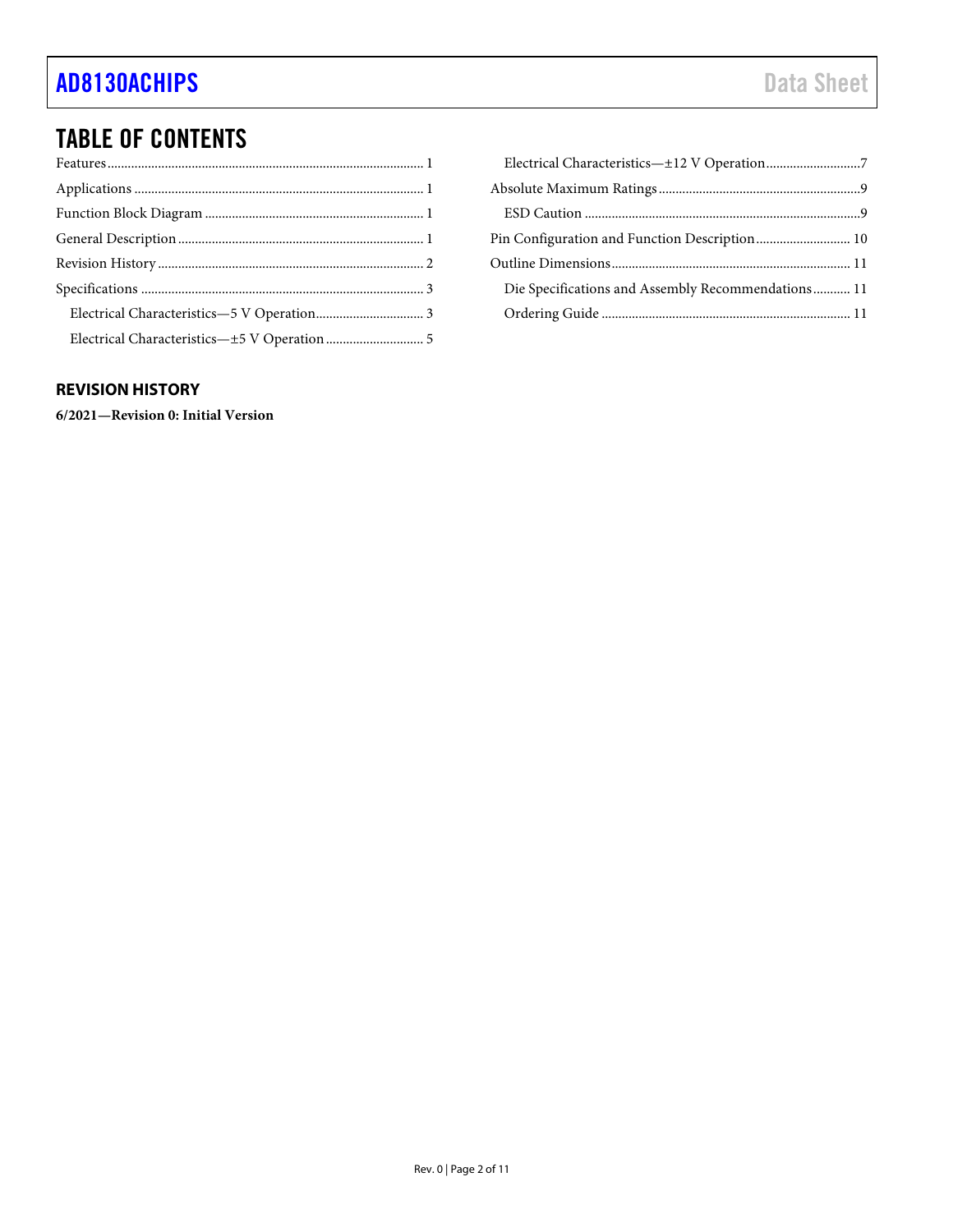### <span id="page-2-0"></span>**SPECIFICATIONS**

### <span id="page-2-1"></span>**ELECTRICAL CHARACTERISTICS—5 V OPERATION**

 $G = +1$ ,  $T_A = 25^{\circ}C$ ,  $+V_S = 5$  V,  $-V_S = 0$  V,  $REF = 2.5$  V,  $\overline{PD} \ge V_{\text{IH}}$ , load resistance  $(R_{\text{LOAD}}) = 1$  k $\Omega$ , load capacitance  $(C_L) = 2$  pF, unless otherwise specified. T<sub>MIN</sub> to T<sub>MAX</sub> =  $-40^{\circ}$ C to +85 $^{\circ}$ C, unless otherwise noted.

| Table 1.                                      |                                                                          |      |              |      |                |
|-----------------------------------------------|--------------------------------------------------------------------------|------|--------------|------|----------------|
| <b>Parameter</b>                              | <b>Test Conditions/Comments</b>                                          | Min  | <b>Typ</b>   | Max  | Unit           |
| <b>DYNAMIC PERFORMANCE</b>                    |                                                                          |      |              |      |                |
| -3 dB Bandwidth                               | Output voltage ( $V_{\text{OUT}}$ ) $\leq 0.3$ V p-p                     | 220  | 250          |      | <b>MHz</b>     |
|                                               | $V_{OUT} = 1 V p-p$                                                      | 180  | 205          |      | <b>MHz</b>     |
| Slew Rate                                     | Vout = 2 V p-p, 25% to 75%                                               | 810  | 930          |      | $V/\mu s$      |
| <b>Settling Time</b>                          | $V_{OUT} = 2 V p-p, 0.1%$                                                |      | 20           |      | ns             |
| <b>Rise and Fall Times</b>                    | $V_{\text{OUT}} \leq 1 V p$ -p, 10% to 90%                               |      | 1.5          |      | ns             |
| <b>Output Overdrive Recovery</b>              |                                                                          |      | 30           |      | ns             |
| NOISE/DISTORTION                              |                                                                          |      |              |      |                |
| Second Harmonic                               | $V_{\text{OUT}} = 1 V p-p$ , 5 MHz                                       |      | $-72$        |      | dBc            |
|                                               | $V_{OUT} = 2 V p-p$ , 5 MHz                                              |      | $-65$        |      | dBc            |
|                                               | $V_{\text{OUT}} = 1 V p-p$ , 10 MHz                                      |      | $-60$        |      | dBc            |
|                                               | $V_{\text{OUT}} = 2 V p-p$ , 10 MHz                                      |      | $-68$        |      | dBc            |
| <b>Third Harmonic</b>                         | $V_{OUT} = 1 V p-p$ , 5 MHz                                              |      | $-79$        |      | dBc            |
|                                               | $V_{OUT} = 2 V p-p$ , 5 MHz                                              |      | $-71$        |      | dBc            |
|                                               | $V_{\text{OUT}} = 1 V p-p$ , 10 MHz                                      |      | $-62$        |      | dBc            |
|                                               | $V_{\text{OUT}} = 2 V p-p$ , 10 MHz                                      |      | $-68$        |      | dBc            |
| Intermodulation Distortion (IMD)              | $V_{\text{OUT}} = 2 V p-p$ , 10 MHz                                      |      | $-70$        |      | dBc            |
| Output Third-Order Intercept (IP3)            | $V_{\text{OUT}} = 2 V p-p$ , 10 MHz                                      |      | 26           |      | dBm            |
| Input Voltage Noise (Referred to Input (RTI)) | $f \geq 10$ kHz                                                          |      | 12.3         |      | $nV/\sqrt{Hz}$ |
| Input Current Noise (+IN, -IN)                | $f \geq 100$ kHz                                                         |      | $\mathbf{1}$ |      | pA/√Hz         |
| Input Current Noise (REF, FB)                 | $f \geq 100$ kHz                                                         |      | 1.4          |      | $pA/\sqrt{Hz}$ |
| <b>Differential Gain Error</b>                | $G = +2$ , NTSC 100 IRE, R <sub>LOAD</sub> $\geq 150 \Omega$             |      | 0.13         |      | $\%$           |
| <b>Differential Phase Error</b>               | $G = +2$ , NTSC 100 IRE, R <sub>LOAD</sub> $\geq 150 \Omega$             |      | 0.15         |      | Degrees        |
| <b>INPUT CHARACTERISTICS</b>                  |                                                                          |      |              |      |                |
| Common-Mode Rejection Ratio (CMRR)            | DC to 100 kHz, common-mode voltage<br>$(V_{CM})$ = 1.5 V to 3.5 V        | 86   | 96           |      | dB             |
|                                               | $V_{CM}$ = 1 V p-p at 1 MHz                                              | 80   |              |      | dB             |
|                                               | $V_{CM} = 1 V p-p$ at 10 MHz                                             |      | 70           |      | dB             |
| CMRR with $V_{\text{OUT}} = 1$ V p-p          | $V_{CM} = 1 V p-p$ at 1 kHz, $V_{OUT} = \pm 0.5 V$ dc                    |      | 72           |      | dB             |
| Common-Mode Voltage Range                     | +IN voltage $(V_{+IN})$ – -IN voltage $(V_{-IN})$ = 0 V                  |      | $1.25$ to    |      | V              |
|                                               |                                                                          |      | 3.8          |      |                |
| <b>Differential Operating Range</b>           |                                                                          |      | $\pm 2.5$    |      | V              |
| <b>Differential Clipping Level</b>            |                                                                          | ±2.3 | ±2.8         | ±3.3 | V              |
| Resistance                                    | <b>Differential</b>                                                      |      | 6            |      | MΩ             |
|                                               | Common mode                                                              |      | 4            |      | MΩ             |
| Capacitance                                   | Differential                                                             |      | 3            |      | pF             |
|                                               | Common mode                                                              |      | 4            |      | pF             |
| DC PEFORMANCE                                 |                                                                          |      |              |      |                |
| Closed-Loop Gain Error                        | $V_{\text{OUT}} = \pm 1 \text{ V}$ , R <sub>LOAD</sub> $\geq 150 \Omega$ |      | ±0.1         | ±0.6 | %              |
|                                               | T <sub>MIN</sub> to T <sub>MAX</sub>                                     |      | 20           |      | ppm/°C         |
| Open-Loop Gain                                | $V_{\text{OUT}} = \pm 1 V$                                               |      | 71           |      | dB             |
| <b>Gain Nonlinearity</b>                      | $V_{\text{OUT}} = \pm 1 V$                                               |      | 200          |      | ppm            |
| Input Offset Voltage                          |                                                                          |      | 0.4          | 1.8  | mV             |
|                                               | <b>T<sub>MIN</sub></b> to T <sub>MAX</sub>                               |      | 20           |      | $\mu V$ /°C    |
|                                               | <b>TMIN to TMAX</b>                                                      |      |              | 3.5  | mV             |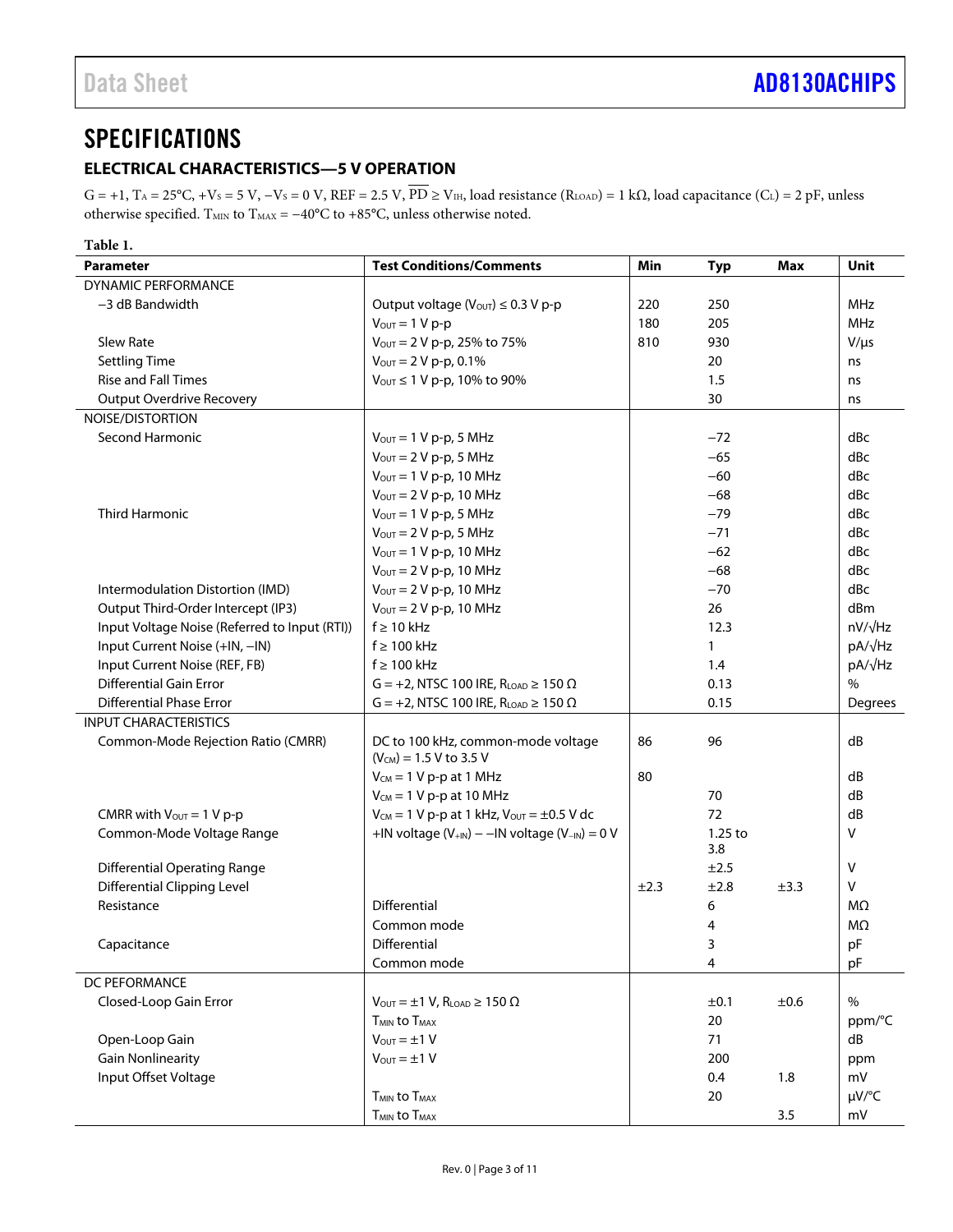# [AD8130ACHIPS](https://www.analog.com/ad8130?doc=AD8130ACHIPS.pdf) Data Sheet

| <b>Parameter</b>                | <b>Test Conditions/Comments</b>                                    | <b>Min</b>  | <b>Typ</b> | <b>Max</b>  | Unit                   |
|---------------------------------|--------------------------------------------------------------------|-------------|------------|-------------|------------------------|
| Input Offset Voltage vs. Supply | $+V_s = 5 V$ , $-V_s = -0.5 V$ to $+0.5 V$                         |             | $-74$      | $-70$       | dB                     |
|                                 | $-V_s = 0 V$ , $+V_s = 4.5 V$ to 5.5 V                             |             | $-90$      | $-76$       | dB                     |
| Input Bias Current (+IN, -IN)   |                                                                    |             | ±0.5       | ±2          | μA                     |
| Input Bias Current (REF, FB)    |                                                                    |             | ±1         | ±3.5        | μA                     |
|                                 | T <sub>MIN</sub> to T <sub>MAX</sub> (+IN, -IN, REF, FB)           |             | 5          |             | $nA$ <sup>o</sup> C    |
| Input Offset Current            | $(+IN, -IN, REF, FB)$                                              |             | $\pm 0.08$ | ±0.4        | μA                     |
|                                 | <b>TMIN to TMAX</b>                                                |             | 0.2        |             | nA/°C                  |
| <b>OUTPUT PERFORMANCE</b>       |                                                                    |             |            |             |                        |
| <b>Voltage Swing</b>            | $R_{LOAD} \geq 150 \Omega$                                         | 1.1         |            | 3.9         | $\vee$                 |
| <b>Output Current</b>           |                                                                    |             | 35         |             | mA                     |
| <b>Short-Circuit Current</b>    | To common                                                          |             |            |             |                        |
| Sinking                         |                                                                    |             | $-60$      |             | mA                     |
| Sourcing                        |                                                                    |             | 55         |             | mA                     |
|                                 | T <sub>MIN</sub> to T <sub>MAX</sub>                               |             | $-240$     |             | $\mu A$ <sup>o</sup> C |
| Output Impedance                | $\overline{PD} \le V_{IL}$ , in power-down mode                    |             | 10         |             | pF                     |
| POWER SUPPLY                    |                                                                    |             |            |             |                        |
| <b>Operating Voltage Range</b>  | Total supply voltage                                               | ±2.25       |            | ±12.6       | $\vee$                 |
| Quiescent Supply Current        |                                                                    |             | 9.9        | 10.6        | mA                     |
|                                 | <b>T<sub>MIN</sub></b> to T <sub>MAX</sub>                         |             | 33         |             | $\mu A$ <sup>o</sup> C |
|                                 | $\overline{PD} \leq V_{\parallel}$                                 |             | 0.65       | 0.85        | mA                     |
|                                 | $\overline{PD} \leq V_{IL}$ , T <sub>MIN</sub> to T <sub>MAX</sub> |             |            | 1           | mA                     |
| PD PIN                          |                                                                    |             |            |             |                        |
| Input Voltage                   |                                                                    |             |            |             |                        |
| High (V <sub>IH</sub> )         |                                                                    | $+Vs - 1.5$ |            |             | $\mathsf{V}$           |
| Low (V <sub>IL</sub> )          |                                                                    |             |            | $+Vs - 2.5$ | $\vee$                 |
| <b>Input Current</b>            |                                                                    |             |            |             |                        |
| High (I <sub>IH</sub> )         | $\overline{PD}$ = minimum $V_{\text{H}}$                           |             |            | $-30$       | μA                     |
| Low (IL)                        | $\overline{PD}$ = maximum $V_{\text{IH}}$                          |             |            | $-50$       | μA                     |
| Input Resistance                | $\overline{PD} \leq +V_S - 3V$                                     |             | 12.5       |             | $k\Omega$              |
|                                 | $\overline{PD} \geq +V_S - 2V$                                     |             | 100        |             | $k\Omega$              |
| <b>Enable Time</b>              |                                                                    |             | 0.5        |             | μs                     |
| OPERATING TEMPERATURE RANGE     |                                                                    | $-40$       |            | $+85$       | °C                     |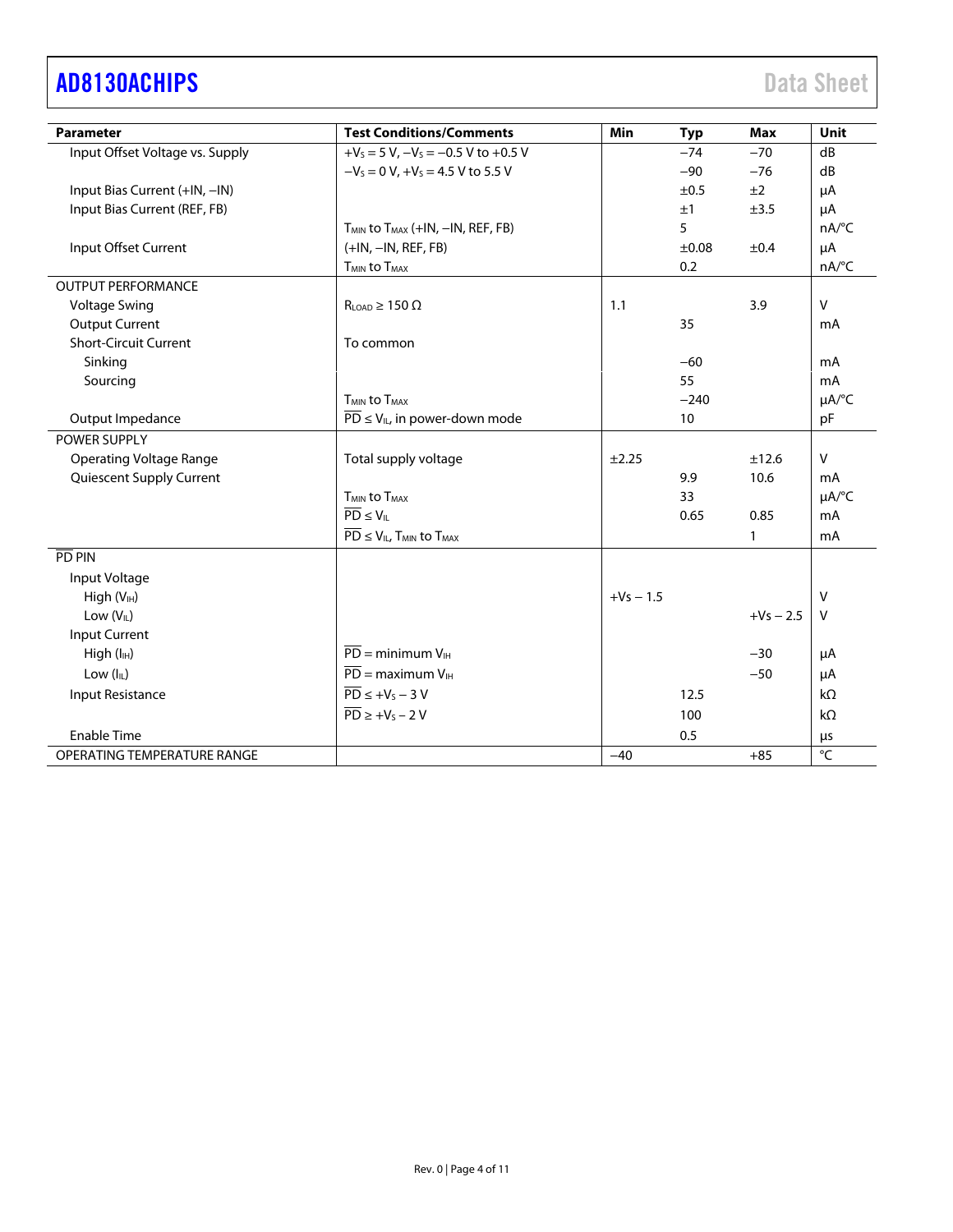### <span id="page-4-0"></span>**ELECTRICAL CHARACTERISTICS—±5 V OPERATION**

 $G = +1$ ,  $T_A = 25^{\circ}C$ ,  $+V_S = \pm 5$  V,  $REF = 0$  V,  $\overline{PD} \ge V_{IH}$ ,  $R_{LOAD} = 1$  k $\Omega$ ,  $C_L = 2$  pF, unless otherwise specified. T<sub>MIN</sub> to  $T_{MAX} = -40^{\circ}C$  to +85°C, unless otherwise noted.

| Table 2.                             |                                                                          |            |        |      |                |
|--------------------------------------|--------------------------------------------------------------------------|------------|--------|------|----------------|
| <b>Parameter</b>                     | <b>Test Conditions/Comments</b><br>Min<br><b>Max</b><br><b>Typ</b>       |            |        |      | <b>Unit</b>    |
| DYNAMIC PERFORMANCE                  |                                                                          |            |        |      |                |
| -3 dB Bandwidth                      | $V_{\text{OUT}} \leq 0.3 V p-p$                                          | 240        | 270    |      | <b>MHz</b>     |
|                                      | $V_{\text{OUT}} = 2 V p-p$                                               | 140<br>155 |        |      | <b>MHz</b>     |
| Slew Rate                            | Vout = 2 V p-p, 25% to 75%                                               | 950        | 1090   |      | $V/\mu s$      |
| <b>Settling Time</b>                 | $V_{OUT} = 2 V p-p, 0.1%$                                                |            | 20     |      | ns             |
| <b>Rise and Fall Times</b>           | Vout ≤ 1 V p-p, 10% to 90%                                               |            | 1.4    |      | ns             |
| <b>Output Overdrive Recovery</b>     |                                                                          |            | 40     |      | ns             |
| NOISE/DISTORTION                     |                                                                          |            |        |      |                |
| Second Harmonic                      | $V_{OUT} = 1 V p-p$ , 5 MHz                                              |            | $-79$  |      | dBc            |
|                                      | $V_{\text{OUT}} = 2 V p-p$ , 5 MHz                                       |            | $-74$  |      | dBc            |
|                                      | $V_{\text{OUT}} = 1 V p-p$ , 10 MHz                                      |            | $-74$  |      | dBc            |
|                                      | $V_{\text{OUT}} = 2 V p-p$ , 10 MHz                                      |            | $-74$  |      | dBc            |
| <b>Third Harmonic</b>                | $V_{OUT} = 1 V p-p$ , 5 MHz                                              |            | $-86$  |      | dBc            |
|                                      | $V_{OUT} = 2 V p-p$ , 5 MHz                                              |            | $-81$  |      | dBc            |
|                                      | $V_{\text{OUT}} = 1 V p-p$ , 10 MHz                                      |            | $-80$  |      | dBc            |
|                                      | $V_{\text{OUT}} = 2 V p-p$ , 10 MHz                                      |            | $-76$  |      | dBc            |
| <b>IMD</b>                           | $V_{\text{OUT}} = 2 V p-p$ , 10 MHz                                      |            | $-70$  |      | dBc            |
| Output IP3                           | $V_{\text{OUT}} = 2 V p-p$ , 10 MHz                                      |            | 26     |      | dBm            |
| Input Voltage Noise (RTI)            | $f \geq 10$ kHz                                                          |            | 12.5   |      | $nV/\sqrt{Hz}$ |
| Input Current Noise (+IN, -IN)       | $f \geq 100$ kHz                                                         |            | 1      |      | pA/√Hz         |
| Input Current Noise (REF, FB)        | $f \geq 100$ kHz                                                         | 1.4        |        |      | pA/√Hz         |
| <b>Differential Gain Error</b>       | $G = +2$ , NTSC 100 IRE, R <sub>LOAD</sub> $\geq 150 \Omega$             | 0.13       |        |      | $\frac{0}{0}$  |
| <b>Differential Phase Error</b>      | $G = +2$ , NTSC 100 IRE, R <sub>LOAD</sub> $\geq 150 \Omega$             | 0.15       |        |      | Degrees        |
| <b>INPUT CHARACTERISTICS</b>         |                                                                          |            |        |      |                |
| <b>CMRR</b>                          | DC to 100 kHz, $V_{CM} = -3 V$ to +3.5 V                                 | 90         | 110    |      | dB             |
|                                      |                                                                          | 80         |        |      | dB             |
|                                      | $V_{CM} = 1 V p-p$ at 2 MHz                                              |            | 70     |      | dB             |
|                                      | $V_{CM} = 1 V p-p$ at 10 MHz                                             |            |        |      |                |
| CMRR with $V_{\text{OUT}} = 1 V p-p$ | $V_{CM}$ = 2 V p-p at 1 kHz, $V_{OUT}$ = $\pm 0.5$ V dc                  |            | 83     |      | dB<br>v        |
| Common-Mode Voltage Range            | $V_{+IN} - V_{-IN} = 0 V$                                                |            | ±3.8   |      |                |
| <b>Differential Operating Range</b>  |                                                                          |            | ±2.5   |      | v              |
| <b>Differential Clipping Level</b>   |                                                                          | ±2.3       | ±2.8   | ±3.3 | v              |
| Resistance                           | Differential                                                             |            | 6      |      | MΩ             |
|                                      | Common mode                                                              |            | 4      |      | MΩ             |
| Capacitance                          | <b>Differential</b>                                                      |            | 3      |      | pF             |
|                                      | Common mode                                                              |            | 4      |      | pF             |
| DC PEFORMANCE                        |                                                                          |            |        |      |                |
| Closed-Loop Gain Error               | $V_{\text{OUT}} = \pm 1 \text{ V}$ , R <sub>LOAD</sub> $\geq 150 \Omega$ |            | ±0.15  | ±0.6 | $\%$           |
|                                      | <b>T<sub>MIN</sub></b> to T <sub>MAX</sub>                               |            | $10\,$ |      | ppm/°C         |
| Open-Loop Gain                       | $V_{OUT} = ±1 V$<br>74                                                   |            |        | dB   |                |
| <b>Gain Nonlinearity</b>             | $V_{\text{OUT}} = \pm 1 V$                                               | 200        |        |      | ppm            |
| Input Offset Voltage                 |                                                                          | 0.4<br>1.8 |        |      | mV             |
|                                      | <b>T<sub>MIN</sub></b> to T <sub>MAX</sub>                               |            | 20     |      | $\mu V$ /°C    |
|                                      | T <sub>MIN</sub> to T <sub>MAX</sub>                                     |            |        | 3.5  | mV             |
| Input Offset Voltage vs. Supply      | $+V_s = +5 V$ , $-V_s = -4.5 V$ to $-5.5 V$<br>$-78$<br>$-74$            |            |        |      | dB             |

 $-V_s = -5 V$ ,  $+V_s = +4.5 V$  to  $+5.5 V$   $-80$   $-74$  dB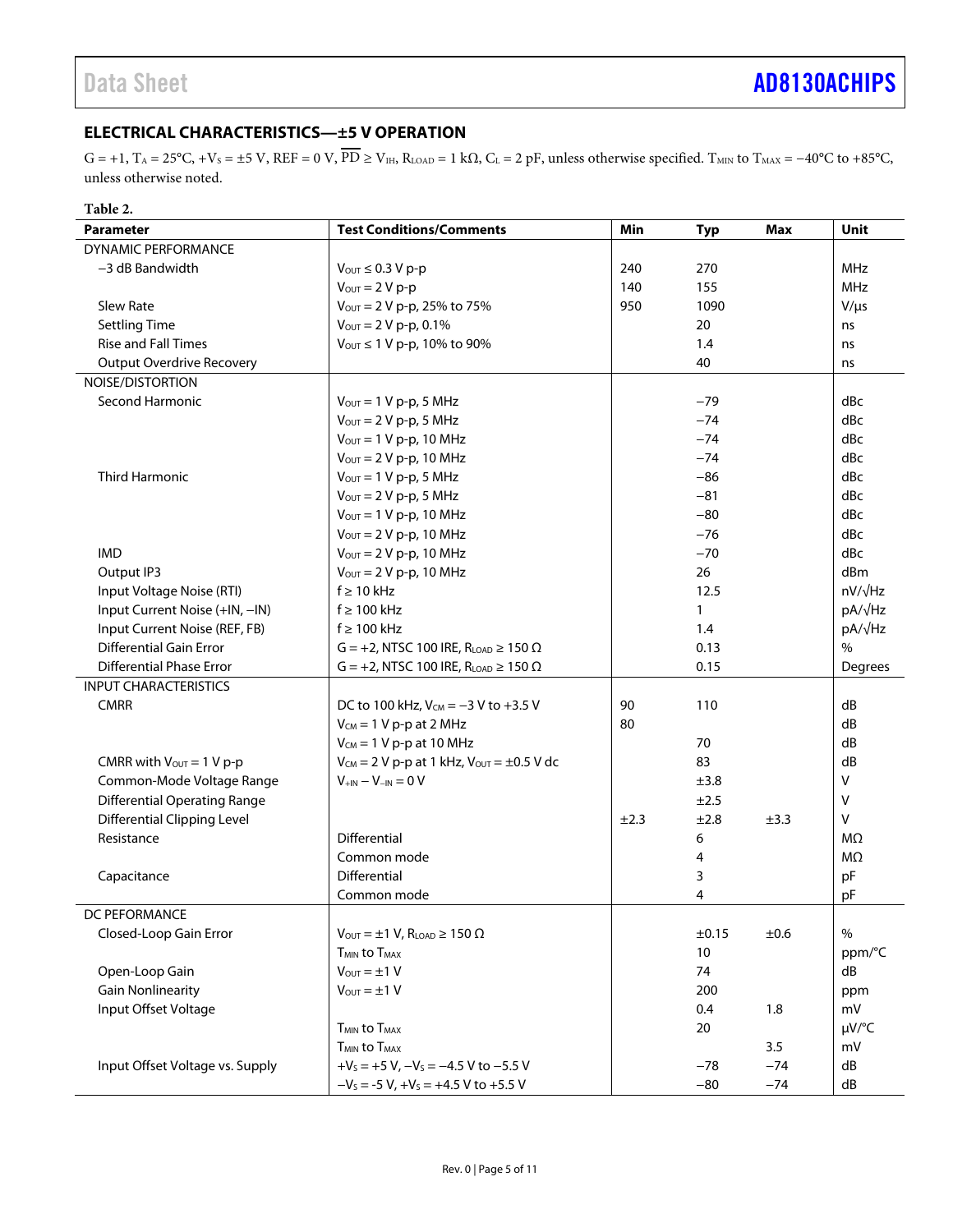# [AD8130ACHIPS](https://www.analog.com/ad8130?doc=AD8130ACHIPS.pdf) Data Sheet

| <b>Parameter</b>               | <b>Test Conditions/Comments</b>                                    | Min          | <b>Typ</b> | <b>Max</b>   | Unit           |
|--------------------------------|--------------------------------------------------------------------|--------------|------------|--------------|----------------|
| Input Bias Current             |                                                                    |              |            |              |                |
| $+IN, -IN$                     |                                                                    |              | ±0.5       | ±2           | μA             |
| REF, FB                        |                                                                    |              | ±1         | ±3.5         | μA             |
| +IN, -IN, REF, FB              | T <sub>MIN</sub> to T <sub>MAX</sub>                               |              | 5          |              | nA/°C          |
| Input Offset Current           | +IN, -IN, REF, FB                                                  |              | ±0.08      | ±0.4         | μA             |
|                                | T <sub>MIN</sub> to T <sub>MAX</sub>                               |              | 0.2        |              | nA/°C          |
| <b>OUTPUT PERFORMANCE</b>      |                                                                    |              |            |              |                |
| <b>Voltage Swing</b>           | $R_{LOAD} = 150 \Omega$                                            | ±3.6         |            |              | $\vee$         |
|                                | $R_{LOAD} = 1 k \Omega$                                            | ±4.0         |            |              | $\mathsf{V}$   |
| <b>Output Current</b>          |                                                                    |              | 40         |              | mA             |
| <b>Short-Circuit Current</b>   | To common                                                          |              |            |              | mA             |
| Sinking                        |                                                                    |              | $-60$      |              | mA             |
| Sourcing                       |                                                                    |              | 55         |              | mA             |
|                                | T <sub>MIN</sub> to T <sub>MAX</sub>                               |              | $-240$     |              | µA/°C          |
| Output Impedance               | $\overline{PD} \le V_{IL}$ , in power-down mode                    |              | 10         |              | pF             |
| POWER SUPPLY                   |                                                                    |              |            |              |                |
| <b>Operating Voltage Range</b> | Total supply voltage                                               | ±2.25        |            | ±12.6        | $\vee$         |
| Quiescent Supply Current       |                                                                    |              | 10.8       | 11.6         | mA             |
|                                | <b>T<sub>MIN</sub></b> to T <sub>MAX</sub>                         |              | 36         |              | µA/°C          |
|                                | $\overline{PD} \leq V_{\parallel}$                                 |              | 0.68       | 0.85         | mA             |
|                                | $\overline{PD} \leq V_{IL}$ , T <sub>MIN</sub> to T <sub>MAX</sub> |              |            | $\mathbf{1}$ | m <sub>A</sub> |
| $\overline{PD}$ PIN            |                                                                    |              |            |              |                |
| V <sub>IH</sub>                |                                                                    | $+V_5 - 1.5$ |            |              | $\vee$         |
| $V_{\parallel}$                |                                                                    |              |            | $+V_5 - 2.5$ | $\vee$         |
| Iн                             | $\overline{PD}$ = minimum $V_{\text{H}}$                           |              |            | $-30$        | μA             |
| h.                             | $\overline{PD}$ = maximum $V_{\text{H}}$                           |              |            | $-50$        | μA             |
| Input Resistance               | $\overline{PD} \leq +V_S - 3V$                                     |              | 12.5       |              | $k\Omega$      |
|                                | $\overline{PD} \geq +V_S - 2V$                                     |              | 100        |              | $k\Omega$      |
| <b>Enable Time</b>             |                                                                    |              | 0.5        |              | μs             |
| OPERATING TEMPERATURE RANGE    |                                                                    | $-40$        |            | $+85$        | $\overline{C}$ |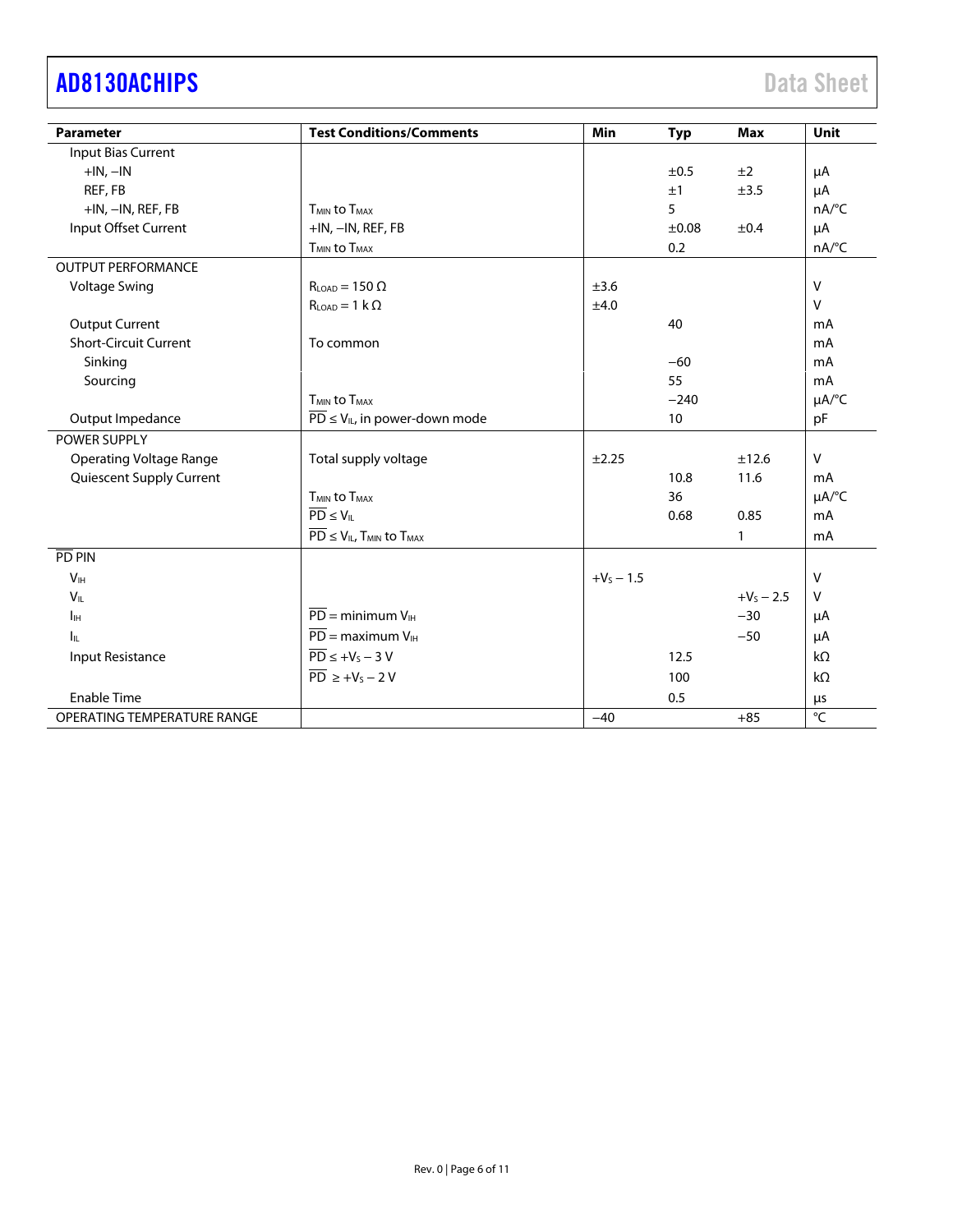### <span id="page-6-0"></span>**ELECTRICAL CHARACTERISTICS—±12 V OPERATION**

 $G = +1$ ,  $T_A = 25^{\circ}C$ ,  $+V_s = \pm 12$  V,  $REF = 0$  V,  $\overline{PD} \ge V_{IH}$ ,  $R_{LOAD} = 1$  k $\Omega$ ,  $C_L = 2$  pF, unless otherwise specified.  $T_{MIN}$  to  $T_{MAX} = -40^{\circ}C$  to +85°C, unless otherwise noted.

#### **Table 3.**

| Parameter                            | <b>Test Conditions/Comments</b><br><b>Min</b><br>Max<br><b>Typ</b>       |      |              |       | Unit           |
|--------------------------------------|--------------------------------------------------------------------------|------|--------------|-------|----------------|
| DYNAMIC PERFORMANCE                  |                                                                          |      |              |       |                |
| $-3$ dB Bandwidth                    | $V_{\text{OUT}} \leq 0.3 V p-p$                                          | 250  | 290          |       | MHz            |
|                                      | $V_{\text{OUT}} = 2 V p-p$                                               | 150  | 175          |       | <b>MHz</b>     |
| Slew Rate                            | Vout = 2 V p-p, 25% to 75%                                               | 960  | 1100         |       | $V/\mu s$      |
| <b>Settling Time</b>                 | $V_{\text{OUT}} = 2 V p-p, 0.1\%$                                        |      | 20           |       | ns             |
| <b>Rise and Fall Times</b>           | $V_{\text{OUT}} \leq 1 V p-p$ , 10% to 90%                               |      | 1.4          |       | ns             |
| <b>Output Overdrive Recovery</b>     |                                                                          |      | 40           |       | ns             |
| NOISE/DISTORTION                     |                                                                          |      |              |       |                |
| <b>Second Harmonic</b>               | $V_{OUT} = 1 V p-p$ , 5 MHz                                              |      | $-79$        |       | dBc            |
|                                      | $V_{\text{OUT}} = 2 V p-p$ , 5 MHz                                       |      | $-74$        |       | dBc            |
|                                      | $V_{\text{OUT}} = 1 V p-p$ , 10 MHz                                      |      | $-74$        |       | dBc            |
|                                      | $V_{\text{OUT}} = 2 V p-p$ , 10 MHz                                      |      | $-74$        |       | dBc            |
| Third Harmonic                       | $V_{OUT} = 1 V p-p$ , 5 MHz                                              |      | $-86$        |       | dBc            |
|                                      | $V_{\text{OUT}} = 2 V p-p$ , 5 MHz                                       |      | $-81$        |       | dBc            |
|                                      | $V_{\text{OUT}} = 1 V p-p$ , 10 MHz                                      |      | $-80$        |       | dBc            |
|                                      | $V_{\text{OUT}} = 2 V p-p$ , 10 MHz                                      |      | $-74$        |       | dBc            |
| <b>IMD</b>                           | $V_{\text{OUT}} = 2 V p-p$ , 10 MHz                                      |      | $-70$        |       | dBc            |
| Output IP3                           | $V_{\text{OUT}} = 2 V p-p$ , 10 MHz                                      |      | 26           |       | dBm            |
| Input Voltage Noise (RTI)            | $f \geq 10$ kHz                                                          |      | 13           |       | $nV/\sqrt{Hz}$ |
| Input Current Noise (+IN, -IN)       | $f \geq 100$ kHz                                                         |      | $\mathbf{1}$ |       | pA/√Hz         |
| Input Current Noise (REF, FB)        | $f \geq 100$ kHz                                                         | 1.4  |              |       | pA/√Hz         |
| <b>Differential Gain Error</b>       | $G = +2$ , NTSC 100 IRE, R <sub>LOAD</sub> $\geq 150 \Omega$             | 0.13 |              |       | $\%$           |
| <b>Differential Phase Error</b>      | $G = +2$ , NTSC 100 IRE, R <sub>LOAD</sub> $\geq 150 \Omega$             | 0.2  |              |       | Degrees        |
| <b>INPUT CHARACTERISTICS</b>         |                                                                          |      |              |       |                |
| <b>CMRR</b>                          | DC to 100 kHz, $V_{CM} = \pm 10 V$                                       | 88   | 105          |       | dB             |
|                                      | $V_{CM} = 1 V p-p$ at 2 MHz                                              | 80   |              |       | dB             |
|                                      | $V_{CM}$ = 1 V p-p at 10 MHz                                             |      | 70           |       | dB             |
| CMRR with $V_{\text{OUT}} = 1 V p-p$ | $V_{CM} = 4 V p-p$ at 1 kHz, $V_{OUT} = \pm 0.5 V$ dc<br>80              |      |              | dB    |                |
| Common-Mode Voltage Range            | $V_{\text{+IN}} - V_{\text{-IN}} = 0 V$                                  |      | ±10.5        |       | $\vee$         |
| <b>Differential Operating Range</b>  |                                                                          |      | ±2.5         |       | $\sf V$        |
| <b>Differential Clipping Level</b>   |                                                                          | ±2.3 | ±2.8         | ±3.3  | V              |
| Resistance                           | Differential                                                             |      | 6            |       | MΩ             |
|                                      | Common mode                                                              |      | 4            |       | MΩ             |
| Capacitance                          | Differential                                                             |      | 3            |       | pF             |
|                                      | Common mode                                                              |      | 4            |       | pF             |
| DC PFFORMANCF                        |                                                                          |      |              |       |                |
| Closed-Loop Gain Error               | $V_{\text{OUT}} = \pm 1 \text{ V}$ , R <sub>LOAD</sub> $\geq 150 \Omega$ |      | ±0.15        | ±0.6  | $\%$           |
|                                      | <b>T<sub>MIN</sub></b> to T <sub>MAX</sub>                               |      | $10\,$       |       | ppm/°C         |
| Open-Loop Gain                       | $V_{\text{OUT}} = \pm 1 V$                                               |      | 73           |       | dB             |
| <b>Gain Nonlinearity</b>             | $V_{OUT} = ±1 V$                                                         |      | 200          |       | ppm            |
| Input Offset Voltage                 |                                                                          |      | 0.4          | 1.8   | mV             |
|                                      | <b>TMIN to TMAX</b>                                                      |      | 20           |       | µV/°C          |
|                                      | T <sub>MIN</sub> to T <sub>MAX</sub>                                     |      |              | 3.5   | mV             |
| Input Offset Voltage vs. Supply      | $+V_s = +12 V$ , $-V_s = -11.0 V$ to $-13.0 V$                           |      | $-77$        | $-70$ | dB             |
|                                      | $-V_s = -12 V$ , $+V_s = 11.0 V$ to 13.0 V                               |      | $-88$        | $-70$ | dB             |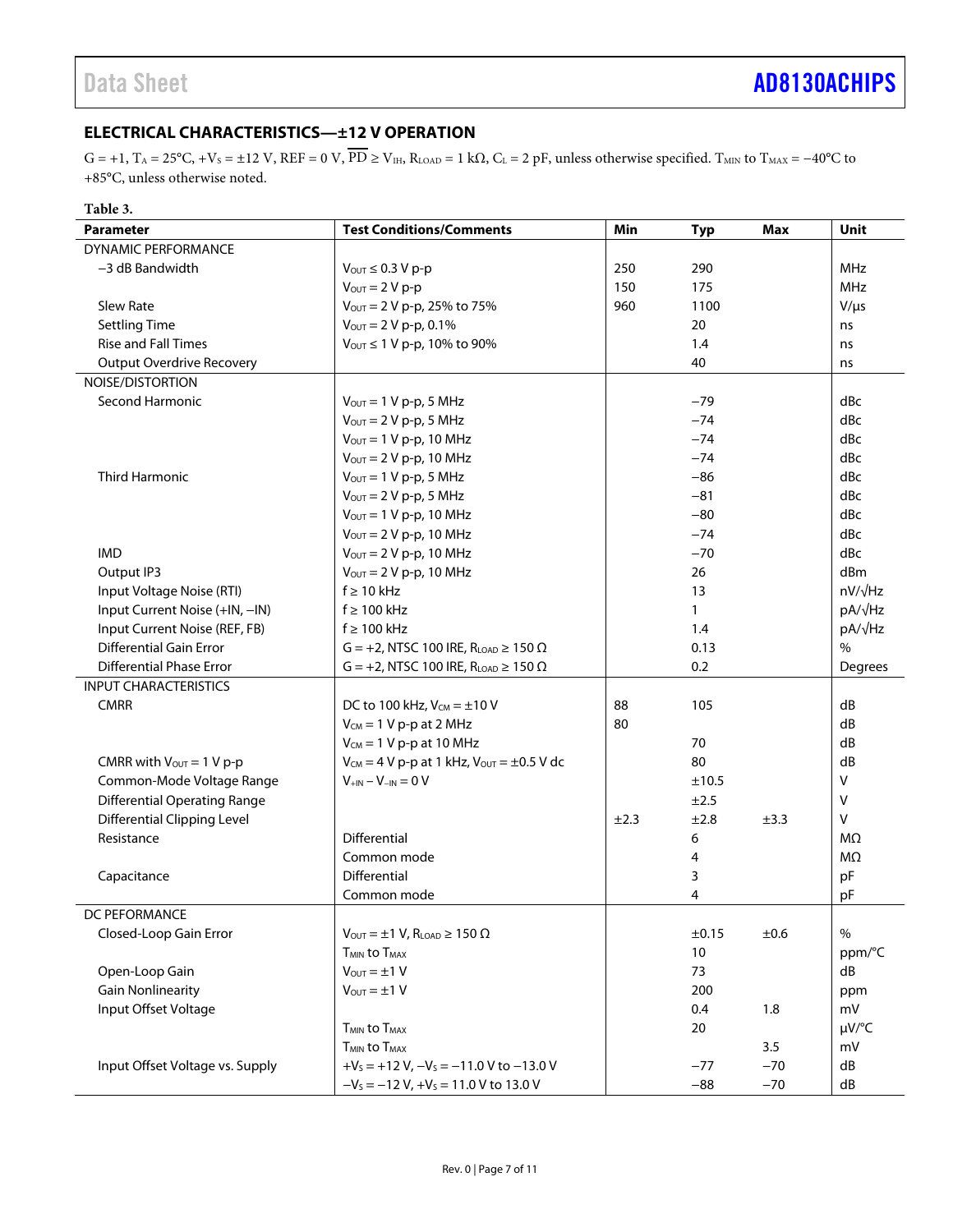# [AD8130ACHIPS](https://www.analog.com/ad8130?doc=AD8130ACHIPS.pdf) Data Sheet

| <b>Parameter</b>               | <b>Test Conditions/Comments</b>                                    | <b>Min</b>   | <b>Typ</b> | <b>Max</b>   | <b>Unit</b>            |
|--------------------------------|--------------------------------------------------------------------|--------------|------------|--------------|------------------------|
| Input Bias Current             |                                                                    |              |            |              |                        |
| $+IN, -IN$                     |                                                                    |              | ±0.25      | ±2           | μA                     |
| REF, FB                        |                                                                    |              | ±0.5       | ±3.5         | μA                     |
| $+IN, -IN, REF, FB$            | <b>TMIN to TMAX</b>                                                |              | 2.5        |              | $nA$ <sup>o</sup> C    |
| Input Offset Current           | $+IN, -IN, REF, FB$                                                |              | ±0.08      | ±0.4         | μA                     |
|                                | T <sub>MIN</sub> to T <sub>MAX</sub>                               |              | 0.2        |              | nA/°C                  |
| <b>OUTPUT PERFORMANCE</b>      |                                                                    |              |            |              |                        |
| <b>Voltage Swing</b>           | $R_{LOAD} = 700 \Omega$                                            | ±10.8        |            |              | $\vee$                 |
| <b>Output Current</b>          |                                                                    |              | 40         |              | mA                     |
| <b>Short-Circuit Current</b>   | To common                                                          |              |            |              | mA                     |
| Sinking                        |                                                                    |              | $-60$      |              | mA                     |
| Sourcing                       |                                                                    |              | 55         |              | mA                     |
|                                | <b>TMIN to TMAX</b>                                                |              | $-240$     |              | $\mu A$ <sup>o</sup> C |
| Output Impedance               | $\overline{PD} \le V_{IL}$ , in power-down mode                    |              | 10         |              | pF                     |
| <b>POWER SUPPLY</b>            |                                                                    |              |            |              |                        |
| <b>Operating Voltage Range</b> | Total supply voltage                                               | ±2.25        |            | ±12.6        | $\mathsf{V}$           |
| Quiescent Supply Current       |                                                                    |              | 13         | 13.9         | mA                     |
|                                | T <sub>MIN</sub> to T <sub>MAX</sub>                               |              | 43         |              | $\mu A$ <sup>o</sup> C |
|                                | $\overline{PD} \leq V_{IL}$                                        |              | 0.73       | 0.9          | mA                     |
|                                | $\overline{PD} \leq V_{IL}$ , T <sub>MIN</sub> to T <sub>MAX</sub> |              |            | 1.1          | mA                     |
| <b>PDPIN</b>                   |                                                                    |              |            |              |                        |
| <b>V<sub>IH</sub></b>          |                                                                    | $+V_s - 1.5$ |            |              | V                      |
| $V_{IL}$                       |                                                                    |              |            | $+V_5 - 2.5$ | $\vee$                 |
| $I_{\rm IH}$                   | $\overline{PD}$ = minimum $V_{\text{H}}$                           |              |            | $-30$        | μA                     |
| Iц.                            | $\overline{PD}$ = maximum $V_{\text{IH}}$                          |              |            | $-50$        | μA                     |
| Input Resistance               | $\overline{PD} \leq +V_S - 3V$                                     |              | 3          |              | $k\Omega$              |
|                                | $\overline{PD} \geq +V_S - 2V$                                     |              | 100        |              | $k\Omega$              |
| <b>Enable Time</b>             |                                                                    |              | 0.5        |              | μs                     |
| OPERATING TEMPERATURE RANGE    |                                                                    | $-40$        |            | $+85$        | $\rm ^{\circ}C$        |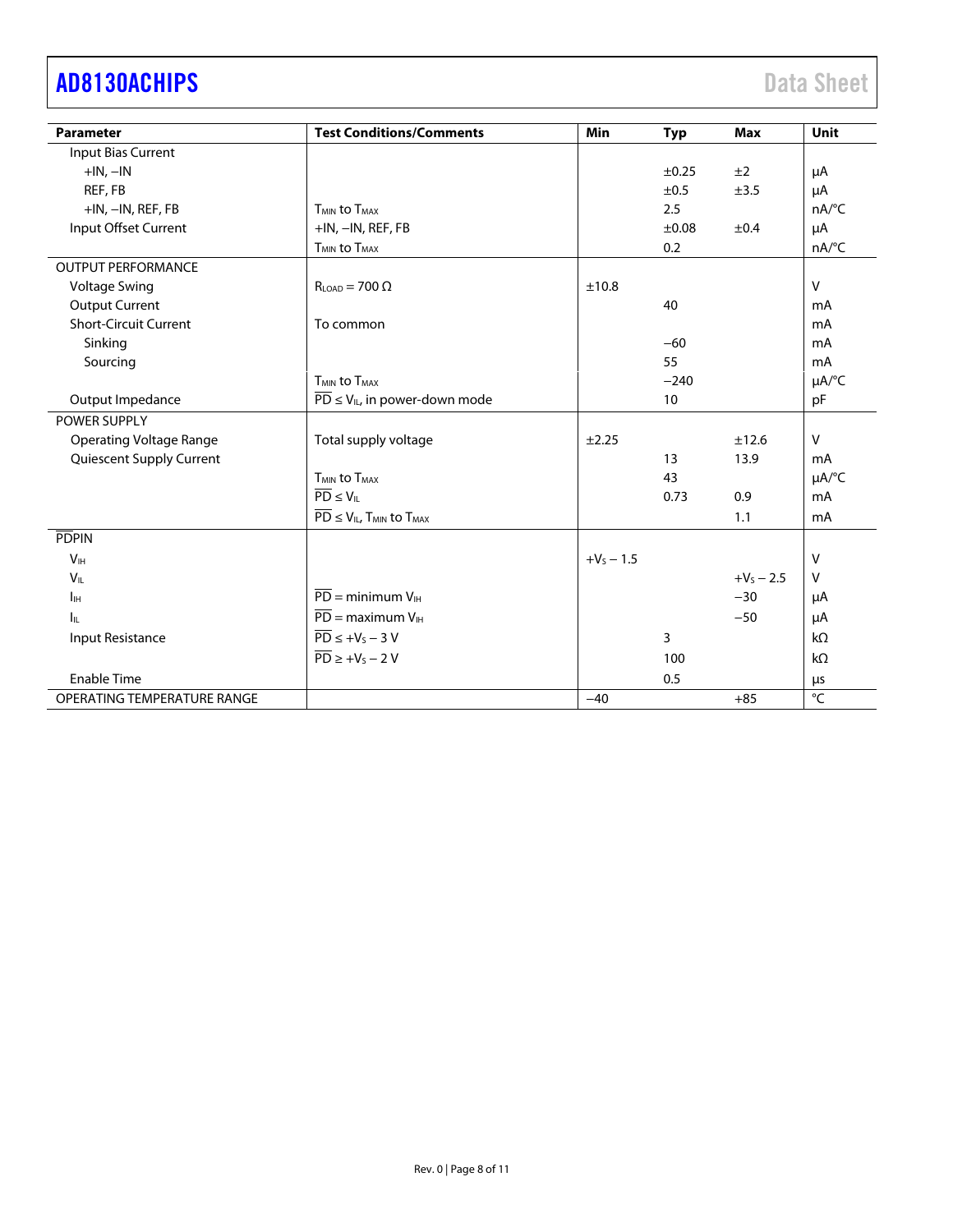### <span id="page-8-0"></span>ABSOLUTE MAXIMUM RATINGS

#### **Table 4.**

| <b>Parameter</b>           | Rating                             |
|----------------------------|------------------------------------|
| Supply Voltage             | 26.4 V                             |
| Input Voltage (Any Input)  | $-V_s - 0.3 V$ to $+V_s + 0.3 V$   |
| Differential Input Voltage | $\pm$ 8.4 V                        |
| Storage Temperature Range  | $-40^{\circ}$ C to $+85^{\circ}$ C |

Stresses at or above those listed under Absolute Maximum Ratings may cause permanent damage to the product. This is a stress rating only; functional operation of the product at these or any other conditions above those indicated in the operational section of this specification is not implied. Operation beyond the maximum operating conditions for extended periods may affect product reliability.

### <span id="page-8-1"></span>**ESD CAUTION**



ESD (electrostatic discharge) sensitive device. Charged devices and circuit boards can discharge<br>without detection. Although this product features patented or proprietary protection circuitry, damage may occur on devices subjected to high energy ESD. Therefore, proper ESD precautions should be taken to avoid performance degradation or loss of functionality.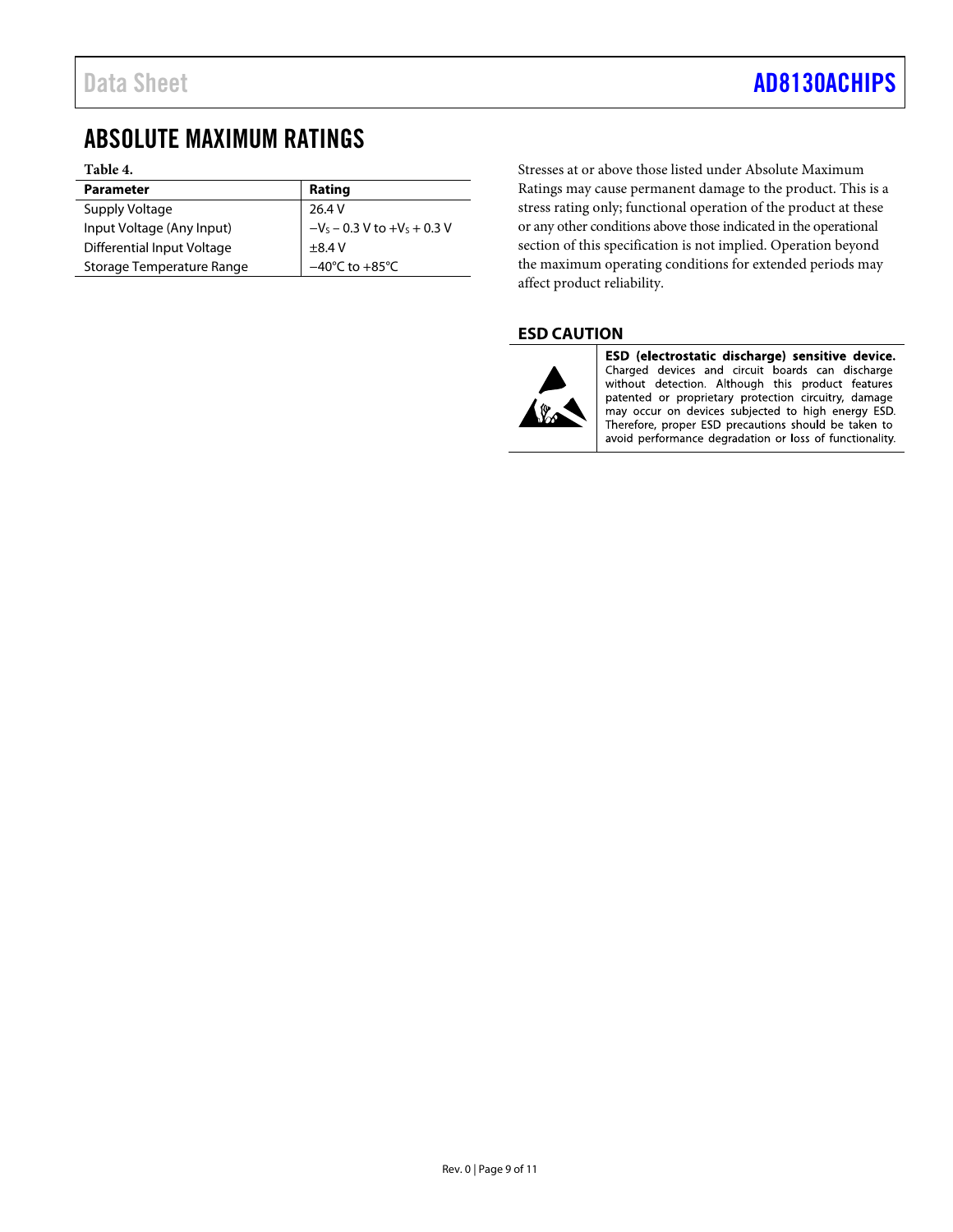### <span id="page-9-0"></span>PIN CONFIGURATION AND FUNCTION DESCRIPTION



*Figure 2. Pad Configuration*

26231-002

#### **Table 5. Pad Configuration Descriptions1**

| Pad No.        | <b>Mnemonic</b> | $X-Axis$ ( $\mu$ m) | $Y-Axis$ ( $µm$ ) | <b>Description</b>      |
|----------------|-----------------|---------------------|-------------------|-------------------------|
|                | $+IN$           | $-385$              | $+465$            | Noninverting Input      |
| 2              | $-VS$           | $-385$              | $-204$            | Negative Supply Voltage |
| 3              | $\overline{PD}$ | $-385$              | $-352$            | Power-Down              |
| $\overline{4}$ | <b>REF</b>      | $-385$              | $-484$            | Reference               |
| 5              | <b>FB</b>       | $+385$              | $-506$            | Feedback                |
| 6              | <b>OUT</b>      | $+385$              | $-41$             | Output                  |
|                | $+VS$           | $+385$              | $+198$            | Positive Supply Voltage |
| 8              | $-IN$           | $+385$              | $+465$            | Inverting Input         |

<sup>1</sup> All dimensions are referenced from the center of the die to the center of each bond pad.